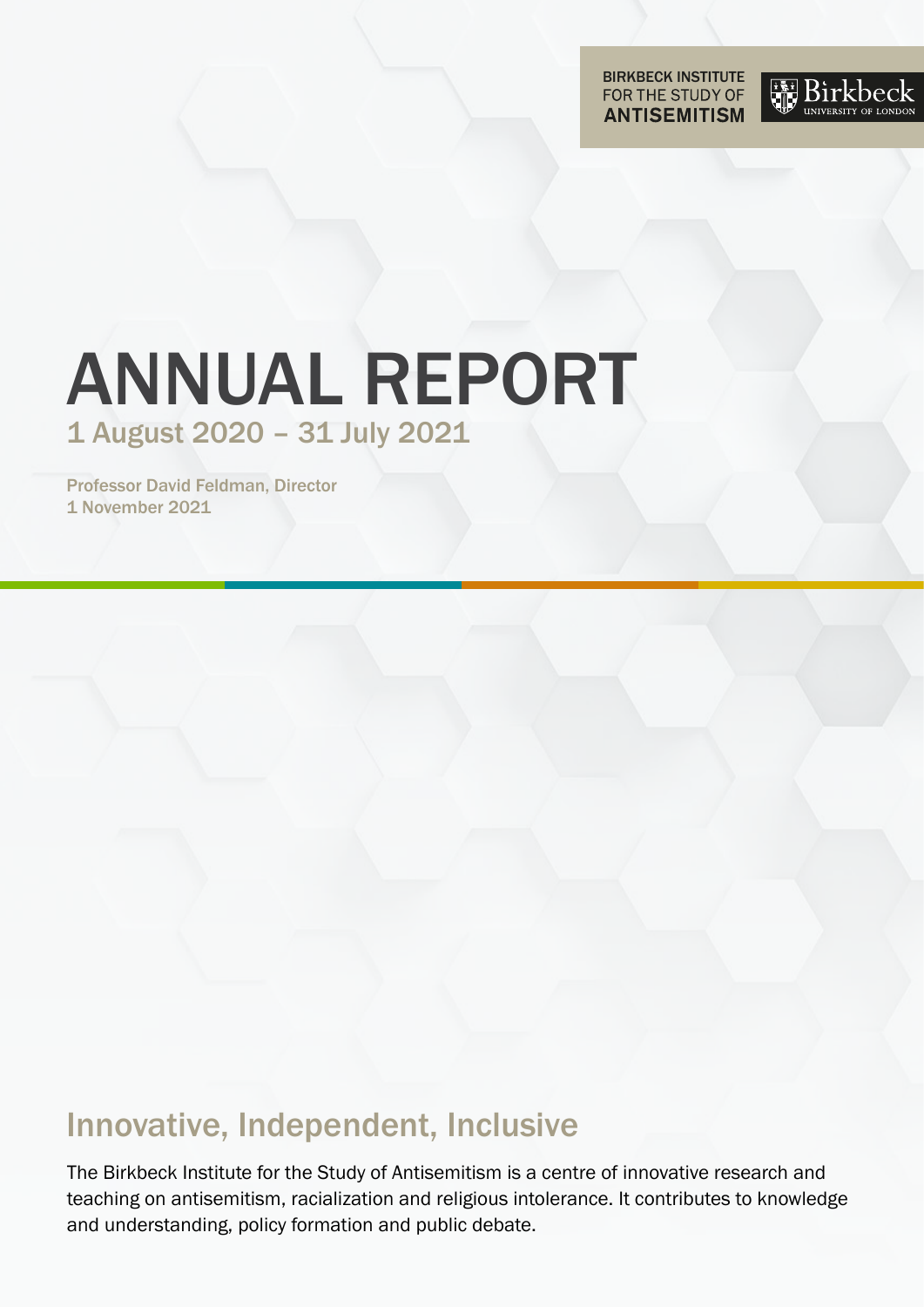## **Contents**

| 1. | <b>OVERVIEW</b>                                         | 3               |
|----|---------------------------------------------------------|-----------------|
| 2. | <b>INSTITUTE STAFF</b>                                  | 4               |
| 3. | <b>CHANGE OF NAME</b>                                   | 5               |
| 4. | <b>RESEARCH</b>                                         | $6\phantom{1}6$ |
| 5. | <b>TEACHING</b>                                         | 9               |
| 6. | <b>PUBLIC POLICY</b>                                    | 10              |
| 7. | <b>PUBLIC ENGAGEMENT</b>                                | 11              |
| 8. | THE INSTITUTE IN THE MEDIA                              | 12              |
| 9. | <b>APPENDICES</b>                                       | 13              |
|    | INSTITUTE ACTIVITIES 1 AUGUST 2020 - 31 JULY 2021<br>L. |                 |

II. SELECTED PUBLICATIONS OF ASSOCIATES AND RESEARCH FELLOWS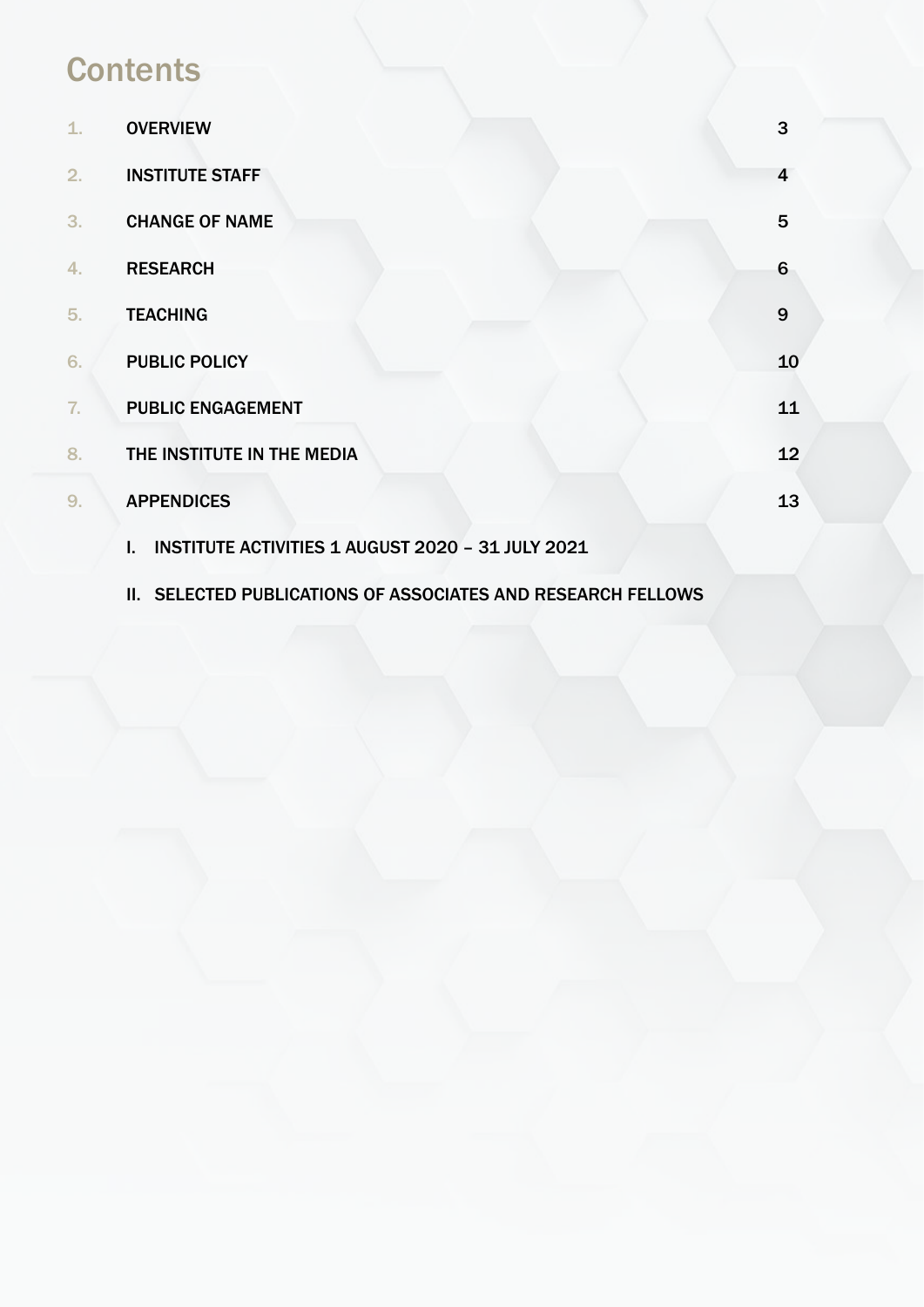## 1. Overview

The Institute faced two unprecedented challenges this year. The continuation of the COVID-19 pandemic, which led to the Institute putting all its outward-facing activities online for the full academic year, and the announcement in March 2021 that Pears Foundation, the Institute's core founder, wished to step back from its close association with the Institute, leading to its change of name from 'Pears Institute' to the 'Birkbeck Institute for the Study of Antisemitism'. In addition to meeting these challenges, the Institute has had a very strong year, attracting an international audience for its events, securing significant grant income for research and teaching, and appointing three early career research fellows who will extend the breadth of the Institute's work from 2021/22.

The Institute's strategic plan for 2020–25 sets out its commitment to make a significant contribution to connecting the study of antisemitism to the study of racism and racialization. This objective has always been at the centre of the Institute's work but has become increasingly urgent in the face of rising intolerance globally. Two new initiatives this year have aimed to promote further dialogue across these fields of study. An academic webinar programme has focused on some of the historical and contemporary issues connecting (and separating) anti-antisemitism and anti-racism. The Institute has partnered with the Department of History, Classics and Archaeology and the Raphael Samuel History Centre to mount an annual public event under the rubric 'New Histories of Racialization and Resistance'.

The Institute has continued to play an active role in public policy and public discourse, not only in the UK, but in Europe and internationally, addressing issues around antisemitism on the left and how to define antisemitism. Institute staff provided written evidence to the Forde Inquiry into the response to antisemitism and racism in the UK Labour Party and gave talks to policy makers in Denmark, to educators from across Europe, and to the European Judiciary Training Network. The Director of the Institute played a lead role in the development of the Jerusalem Declaration on Antisemitism, launched in March 2021. Opinion pieces have appeared in *Haaretz*, the *EU Observer*, *Vashti* and *The Guardian*.

The Institute launched its new website in September 2021. The website features an enhanced resources section, including a fully searchable podcast archive enabling users to easily access over one hundred public lectures and seminars.

This report highlights some of the key initiatives and successes through the year. A full account is given in the appendix.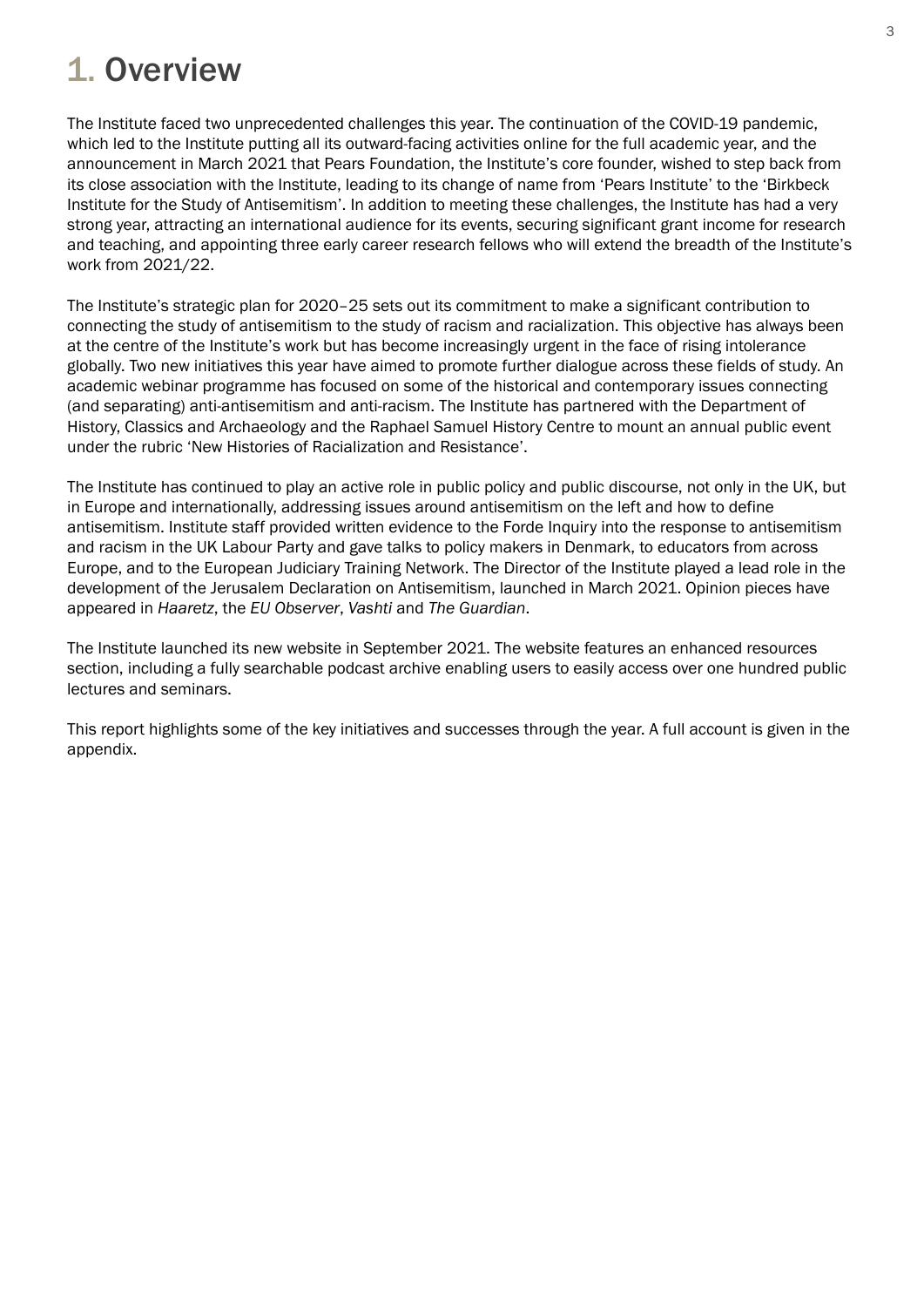## 2. Institute Staff

### CORE STAFF

- David Feldman, Director of BISA and Professor of History, Department of History, Classics and Archaeology, School of Social Sciences, History and Philosophy
- Jan Davison, Head of Communications and BISA Manager
- Brendan McGeever, Senior Lecturer in the Sociology of Racialization and Antisemitism, Department of Psychosocial Studies, School of Social Sciences, History and Philosophy •
- Marc Volovici, Leverhulme Early Career Fellow, BISA and Department of History, Classics and Archaeology, School of Social Sciences, History and Philosophy
- Tanesha Westcarr, BISA Events Coordinator

### BIRKBECK ASSOCIATES

- Anthony Bale, Professor of Medieval Studies, Department of English, Theatre and Creative Writing, School of Arts
- Stephen Frosh, Professor of Psychosocial Studies, Department of Psychosocial Studies, School of Social Sciences, History and Philosophy
- Ben Gidley, Senior Lecturer, Department of Psychosocial Studies, School of Social Sciences, History and Philosophy
- Daniel Monk, Professor of Law, School of Law
- Daniel Pick, Professor of History, Department of History, Classics and Archaeology, School of Social Sciences, History and Philosophy
- Jessica Reinisch, Professor of Modern European History, Department of History, Classics and Archaeology, School of Social Sciences, History and Philosophy
- Jan Rueger, Professor of History, Birkbeck, Department of History, Classics and Archaeology, School of Social Sciences, History and Philosophy
- Irene Bruna Seu, Professor of Psychosocial Studies and Critical Psychology, Department of Psychosocial Studies, School of Social Sciences, History and Philosophy
- Philip Spencer, Visiting Professor, Department of Politics, School of Social Sciences, History and Philosophy •
- Nikolaus Wachsmann, Professor in Modern European History, Department of History, Classics and Archaeology, School of Social Sciences, History and Philosophy

#### EXTERNAL RESEARCH FELLOWS AND ASSOCIATES

Honorary Research Fellows

- Keith Kahn-Harris, Leo Baeck College
- Louise London, Independent Scholar •
- Diana Popescu, Independent Scholar

#### Associate Research Fellows

- Vivi Lachs, School of English and Drama, Queen Mary, University of London
- David Ranan, Independent Scholar
- Dave Rich, Community Security Trust

#### Associates

- Ludivine Broch, Lecturer in History, Humanities, University of Westminster
- Bryan Cheyette, Professor in Modern Literature, Department of English Literature, University of Reading
- Anthony Clavane, Lecturer in Multimedia Journalism, Department of Literature, Film and Theatre Studies, University of Essex
- Jack Jacobs, Professor of Political Science, John Jay College and CUNY Graduate Centre, City University of New York
- Marcel Stoetzler, Senior Lecturer in Sociology, Department of History, Philosophy and Social Sciences, Bangor University
- Becky Taylor, Professor of Modern History, School of History, University of East Anglia •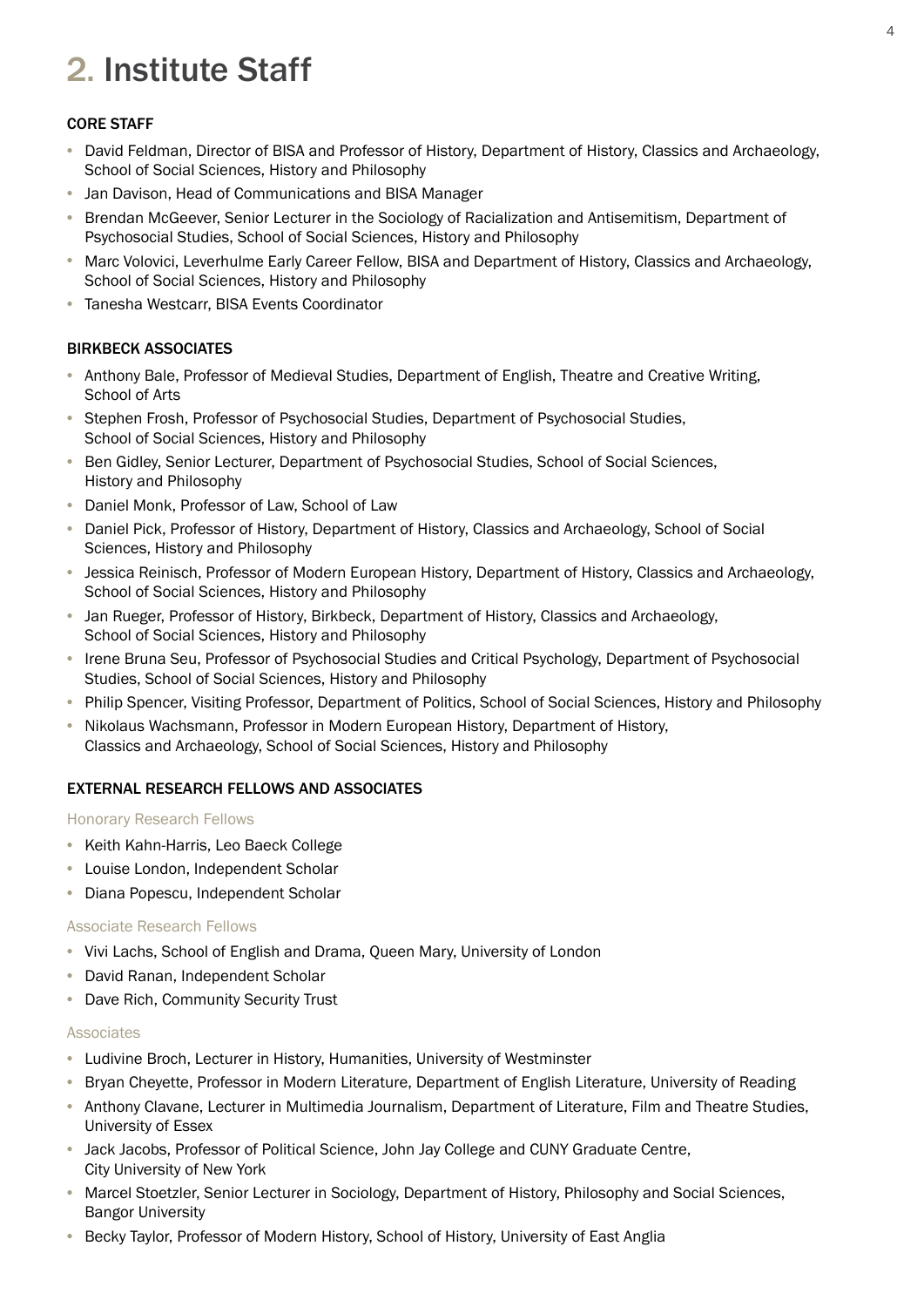## 3. Change of Name

The Institute's core funder, Pears Foundation, took the decision early in 2021 to step back from the Institute. On 23 March a joint statement by the Foundation and Birkbeck announced: 'The Foundation's Trustees have decided that as the Institute increasingly tackles challenging and divisive issues in the public sphere, continuing to be so closely associated with the Institute is no longer in the Foundation's best interests. The Trustees of Pears Foundation and Birkbeck have, therefore, agreed that going forward the Pears name will no longer be directly associated with the Institute.' The Institute formally changed its name to the Birkbeck Institute for the Study of Antisemitism on 4 May 2021. The Foundation continues to fund the Institute.

The Institute's founding principle still informs its vision and its work: that the study of antisemitism is vital to understanding racialization, racism and religious intolerance. The Institute's programmes of pathbreaking research, teaching and public engagement will continue and develop as before.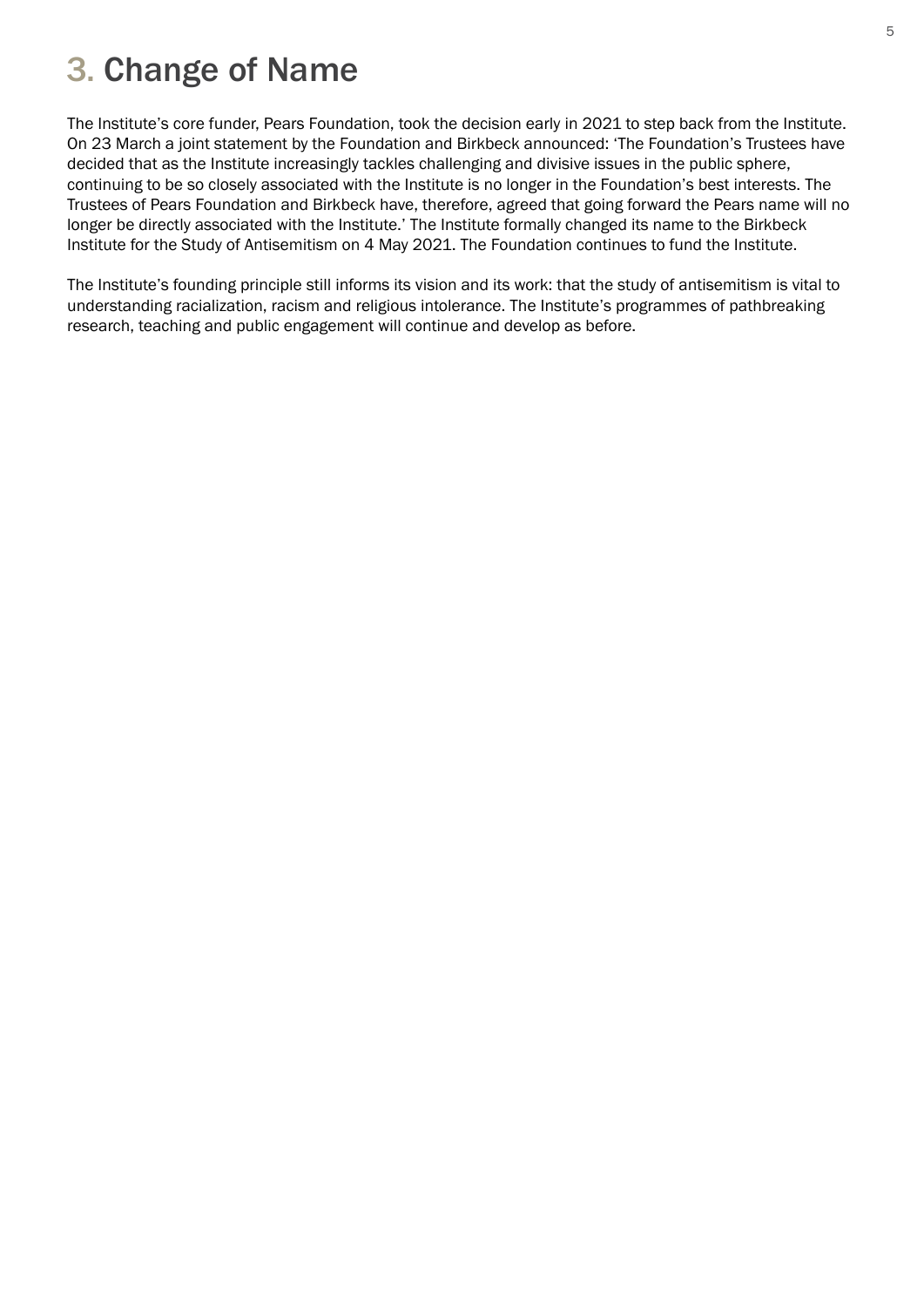## 4. Research

## RESEARCH FUNDING

Academic excellence remains the bedrock which reinforces the Institute's reputation and its capacity to intervene authoritatively in matters of wide public interest. In this regard, the Institute has had notable success with research funding this year. Three successful grant applications total more than £750,000. In addition, the Institute's fruitful partnership with the Bonnart Trust has ensured continued funding for postgraduate students in the School of Social Sciences, History and Philosophy. Taken together, the Institute has, in the course of the year, secured over £1,000,000 of funding for specific initiatives over the next five years.

The Alfred Landecker Foundation has awarded funding for a five-year post-doctoral position attached to the Institute and the Department of History, Classics and Archaeology. Eliana Hadjisavvas, currently a Research Fellow at the Institute for Historical Research, will join the Institute in January 2022. Her research will focus on the history of detention sites for European Jewry in Africa, the Eastern Mediterranean and the Middle East during the Holocaust. Her project examines how the history of Jewish displacement before and after the Holocaust intersects with the history of the British Empire, and to what extent Britain's network of colonial detention camps for Jewish refugees shaped British responses to migration and minorities after 1945.

Rothschild Hanadiv Europe has awarded funding for a two-year post-doctoral fellowship attached to the Institute, commencing in October 2021. William Pimlott will join the Institute in October 2021. His project investigates the global Yiddish press, focusing on the polycentric development of Jewish journalism, politics and aesthetics in the period 1890–1920. This work pays particular attention to the cultural, commercial and social aspects of the Yiddish press, alongside its attempts to deal with transnational phenomena such as antisemitism and the White Slave Trade.

The Arts and Humanities Research Council has awarded the Institute and Queen Mary, University of London (QMUL), a grant for a joint research project, *Making and Remaking the Jewish East End: Space, Language and Time* led by Nadia Valman (QMUL) with David Feldman as Co-Investigator. This project explores histories and memories of relations between Jews and non-Jews in the East End from the 1880s to the 1980s. The project is unique in its exploration of how Jewish immigrant culture in the East End was experienced through relationships to other social and cultural spaces: to the West End Jewish world but also to European or North American centres of Jewish culture. The project's multi-dimensional approach to the history of Jewish immigration, acculturation and integration will also speak to the history of other immigrant and ethnic minority populations.

The Bonnart Trust has committed funding over the next five years for PhD and Master's studentships. These studentships, which explore themes relating to 'Diversity and Belonging' and 'Minorities and Social Justice', are overseen by the Institute and are open to students across the School of Social Sciences, History and Philosophy and the School of Law (PhD scholarship only).

The Institute received over 40 applications for its Early Career Fellowship funded by Pears Foundation. Dr Jan Rybak (currently at the University of York) will join the Institute in October 2021. Jan's doctoral research dealt with everyday Zionism in Eastern and Central Europe between 1914 and 1920. His current project deals with violence against Jews and Jewish self-arming in Central and Eastern Europe in the aftermath of the First World War.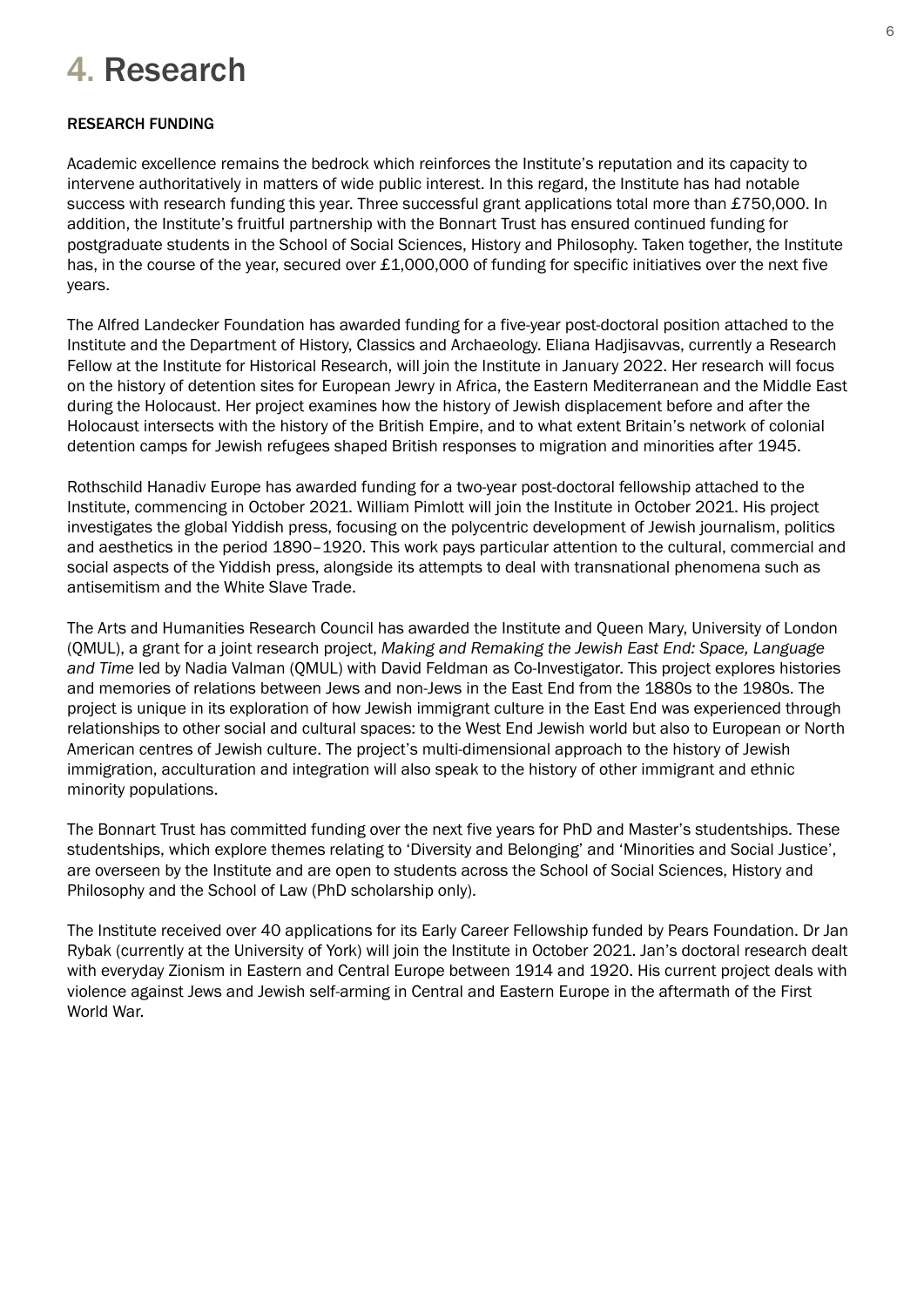## Research

### PUBLICATIONS

Three major publications appeared this year which underline the Institute's role in fostering and supporting work that leads and helps define the field of antisemitism studies.

Nathan Kurz, an Early Career Fellow at the Institute between 2015 and 2017, has had his first monograph published, *Jewish Internationalism and Human Rights after the Holocaust* (Cambridge University Press, 2021). The book charts the fraught relationship between Jewish internationalism and international rights protection in the second half of the 20th century.

Two further books have been published in the series Palgrave Critical Studies of Antisemitism and Racism, of which David Feldman is series editor. *Key Concepts in the Study of Antisemitism*, edited by Sol Goldberg, Scott Ury and Kalman Weiser, features leading scholars from a variety of disciplines, including cultural and literary studies, intellectual and social history, political science and critical theory, addressing the relevance a given concept has for our understanding of antisemitism. *Jews, Liberalism, Antisemitism*, edited by Abigail Green and Simon Levis Sullam, is a collection of original and provocative essays that illumine the historic relationship between liberalism and antisemitism in Europe, the Ottoman Empire and the North American Atlantic World. This book series is proving a popular resource: chapter downloads for the first three volumes in the series totalled 4,442 in the first quarter of 2021. From 2019 to April 2021 chapter downloads total more than 13,000.

Brendan McGeever's monograph, *Antisemitism and the Russian Revolution* (Cambridge University Press, 2019) has received wide critical acclaim, and was awarded the 2020 Reginald Zelnik Book Prize for History, among others.

### ACADEMIC SEMINARS

The development of Black Lives Matter, its significance for Jews of Colour and its relationship to anti-Zionism and antisemitism has raised important questions for antisemitism studies and has made it more urgent than ever to address the relationship between antisemitism and other forms of racialization. In 2020/21 the Institute responded to this conjuncture with a year-long programme of seminars under the rubric 'Antisemitism and Racism – Comparisons and Contexts'. The Institute took the opportunity, afforded by the move to online events, to host leading international scholars. These included Michael Rothberg, University of California, who reflected on the ethics and politics of historical comparison, Karin Stögner, University of Passau, who proposed that the methodological approach of intersectionality and research into antisemitism need not necessarily exclude each other, and the writer April Rosenblum who considered Jewish activists in the 1960s who built their lives connecting to Black liberation and anti-colonial resistance movements. The seminar series, with its punchy one-hour format and lunchtime scheduling, proved popular, attracting academic audiences of between 75 and 130, with a growing number of attendees from Europe and the US.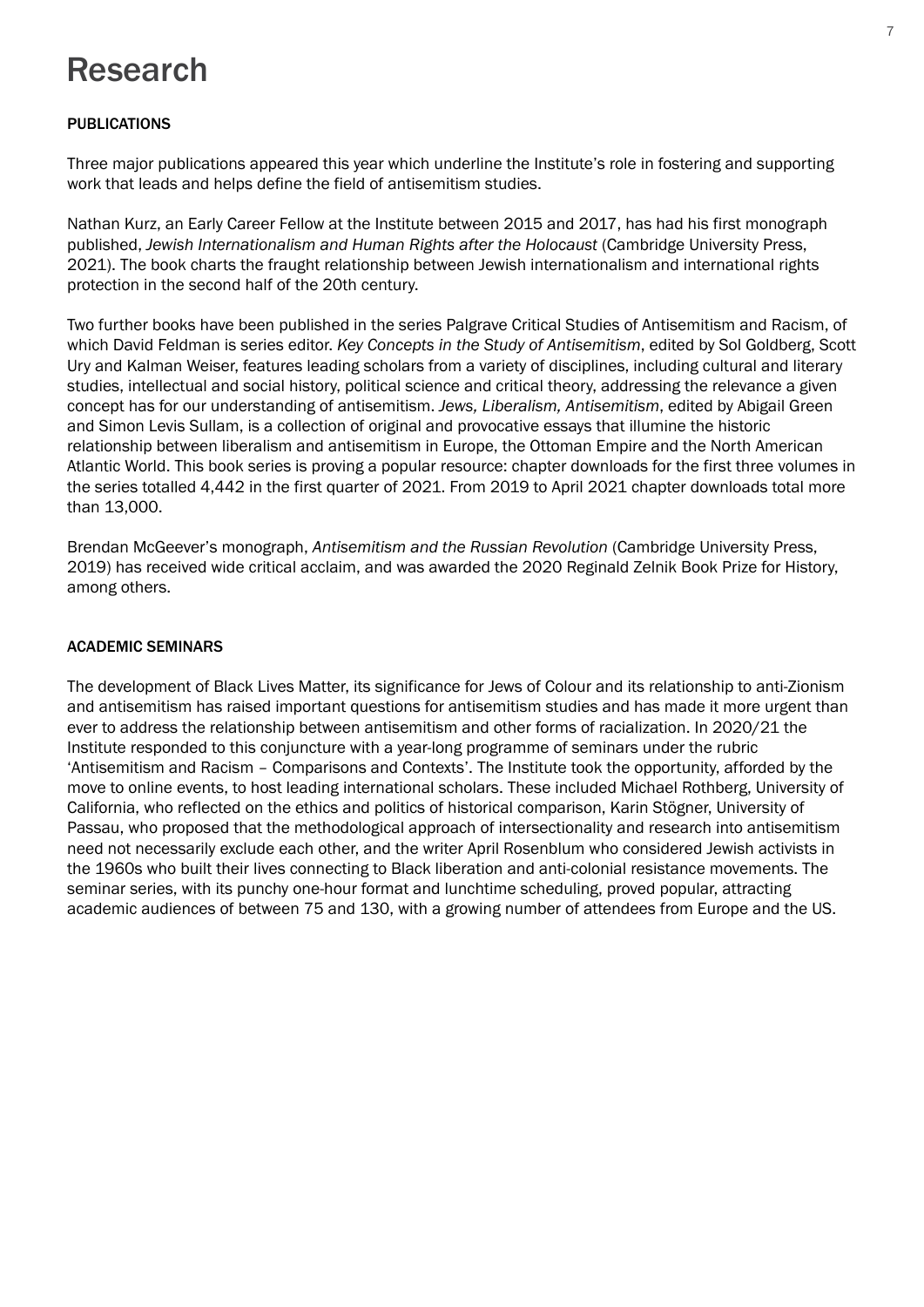## Research

### CURRENT RESEARCH PROJECTS

*The Meanings of Antisemitism*. This project traces the changing ways in which antisemitism has been conceived and defined from the 1880s, when the word antisemitism first became commonplace, to the early 21st century. It reveals how the meaning of the term antisemitism has changed in parallel with different civil, political and national rights claims made by and on behalf of Jews. A book is forthcoming with Princeton University Press. David Feldman.

*Understanding and Explaining Labour's Antisemitism Crisis*. This scoping project, made possible with seed funding from Birkbeck's Research Innovation Fund, considers antisemitism on the left, and has further examined the Labour Party's antisemitism crisis. This has involved a systematic review of existing quantitative and qualitative source materials relating to the crisis. The findings will inform a major research bid on the 'Politics of Antisemitism in Contemporary Britain'. David Feldman, Ben Gidley, Brendan McGeever.

*Dirty Laundry: Dissent and Self-Criticism in 20th-Century Jewish Politics*. This research project investigates the political and ethical tensions underlying the practice of public self-criticism in modern Jewish politics. It historicizes the assumption that words and actions of individuals belonging to a minority group can impact the image and safety of other group members. The changing structures and contexts of Jewish politics in the 20th century offer a powerful case study for examining the fluid and contested boundaries of legitimate self-critique. This project examines how antisemitism, the Holocaust and the establishment of the State of Israel affected the handling of questions of freedom of speech, political power, violence and self-censorship. Marc Volovici.

*Britain in Fragments: Why Things Fell Apart*. This project charts the rise of racism and the defeat of class from the second half of the 20th century through to today. A book contract has been signed with Manchester University Press. Brendan McGeever with Satnam Virdee, University of Glasgow.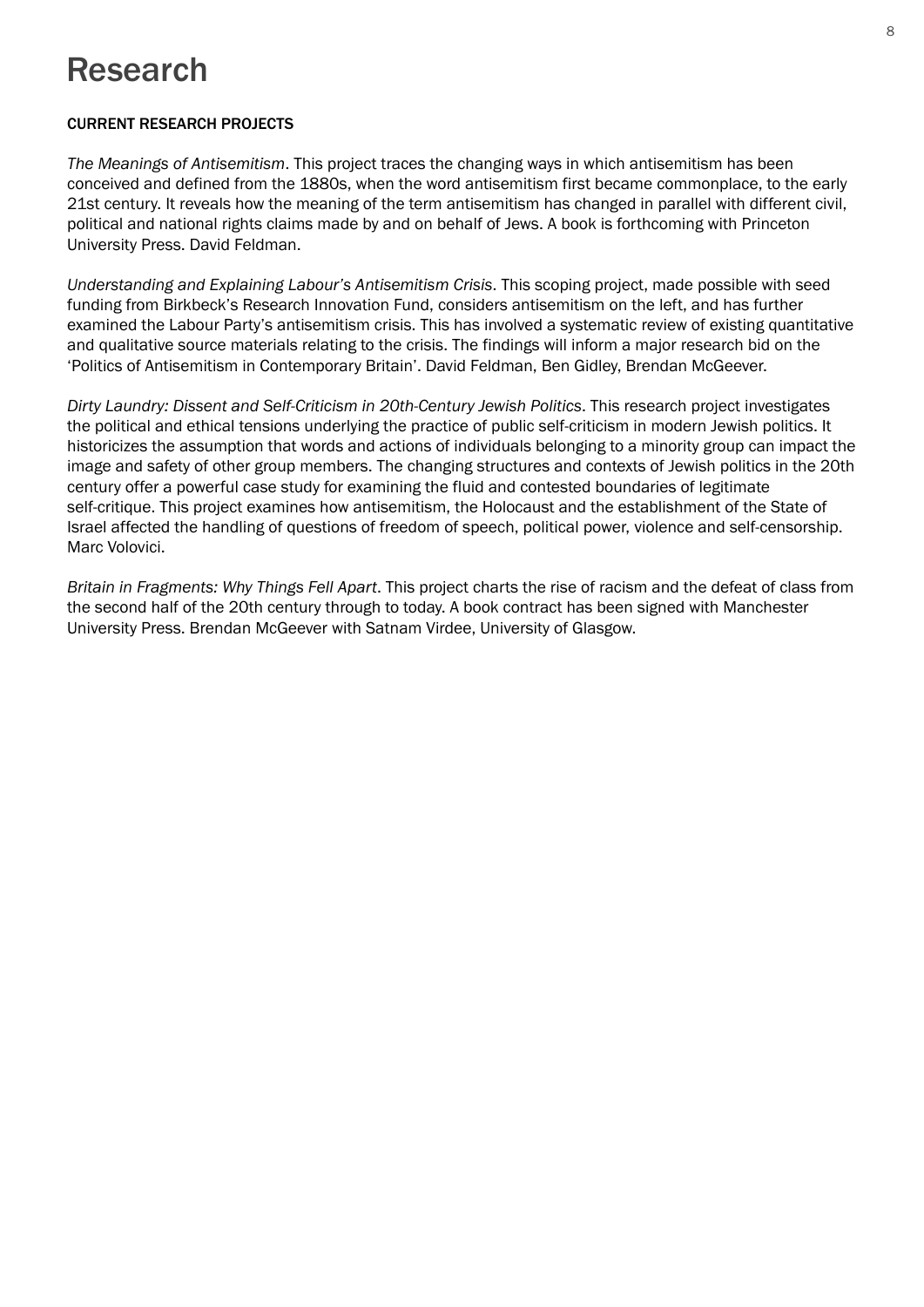## 5. Teaching

The Institute has contributed to mainstream teaching at Birkbeck, both in the Department of History, Classics and Archaeology and the Department of Psychosocial Studies. A new MA module, *Modern Europe and Its Others: Jews, Muslims, Blacks*, offered in the spring term, was taught by Marc Volovici and taken by students from various programmes, including Culture, Diaspora, Ethnicity, European History, History and Contemporary Politics and War and Humanitarianism. BA modules on *Class*, offered in the autumn term, and *Racism and Antisemitism*, offered in the spring term (a compulsory module for BA Psychosocial students), were taught by Brendan McGeever.

The short, public course, *Facing Antisemitism: Politics, Culture, History* did not run in 2020/21 due to the pandemic and the suspension of in-person teaching. Despite this setback, it has attracted significant interest from institutions seeking an educational course for their staff. In response to this demand, the course has been substantially revised to make it suitable for online teaching, commencing in the autumn of 2021.

Yale University invited the Institute to become an access site for the Yale Fortunoff Video Archives for Holocaust Testimonies. The archive offers a valuable resource for Birkbeck students and staff, providing access to over 4,000 testimonies.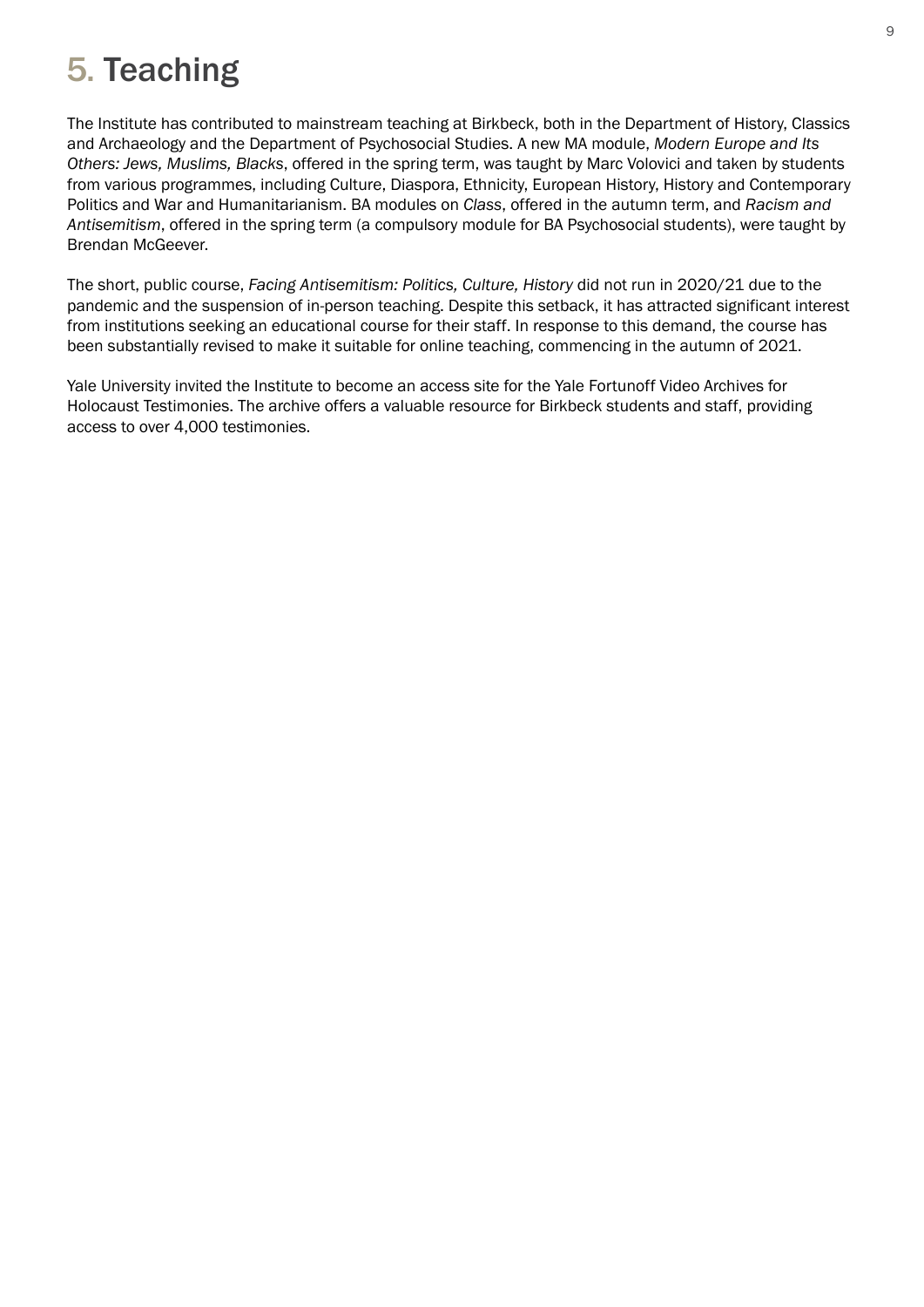## 6. Public Policy

The Institute's expertise and advice on how to recognize, define and combat antisemitism has been sought by a wide range of national and international institutions through the course of the year.

### UK

David Feldman, Brendan McGeever and Ben Gidley submitted written evidence to the Forde Inquiry into 'The work of the Labour Party's Governance and Legal Unit in relation to antisemitism, 2014–2019', set up by the National Executive Committee of the Labour Party (August 2020). This invitation arose as a result of their joint essay 'Labour and Antisemitism: a Crisis Misunderstood' published in *Political Quarterly* (May 2020). David Feldman was subsequently invited to attend a 'culture round table' (January 2021), on the grounds that the written submission 'had been particularly helpful in this regard'. A follow-up discussion between Martin Forde QC and David Feldman considered cultural issues within the Labour Party more broadly.

The Institute's interventions on the issue of Labour and antisemitism, produced with increasing frequency over the past three years, have been commended by leading journalists and influential members of the Labour Party as well as mainstream Jewish communal leaders. The Institute's analysis of what lies at the heart of Labour's problem is widely acknowledged as pathbreaking and essential. For example, the idea of a reservoir of antisemitism from which new iterations are drawn, now underpins the understanding of contemporary antisemitism promoted by one of the UK's largest political action groups, HOPE not hate.

Other organizations which have engaged with the Institute and/or sought its advice this year include the Community Security Trust, the National Holocaust Centre at Laxton, University of Brighton, University College London, the University College Union and Universities UK.

### EUROPE

In September 2020 David Feldman was invited to speak to Danish policy makers and advisors from the Ministries of Family Affairs, Education and Justice on the 'IHRA definition as a symbol and its uses' at a round-table webinar on the 'Uses and Misuses of Definitions of Antisemitism', organized by the Danish Institute for International Studies. In April 2021, the European Judicial Training Network invited David Feldman to deliver the keynote lecture on 'The Origins and Perceptions of Antisemitism' to launch its two-day seminar on 'Antisemitism and Hate Crimes' for the European Judiciary', attended by around 30 magistrates and state prosecutors. In May 2021, David Feldman was invited to give a lecture in Germany as part of an Encate Certificate Program 'Current Forms of Antisemitism' for educators, civil society organizations and policy makers, organized by the Center for the Study of Antisemitism, Technical University Berlin, and the Kreuzberger Initiative Against Antisemitism.

#### INTERNATIONAL

David Feldman was invited to join a steering group of seven international scholars, convened by the Van Leer Jerusalem Institute, to confront and raise awareness about antisemitism, to critically assess the controversial International Holocaust Remembrance Alliance (IHRA) working definition of antisemitism and to identify and address those aspects of public debate on antisemitism which cause confusion and concern. The result of these deliberations, over the course of a year of workshops and meetings, was the development of an alternative definition, the Jerusalem Declaration on Antisemitism (JDA), launched in March 2021, endorsed by more than 300 scholars of antisemitism and related fields. The JDA invokes universal principles and links the fight against antisemitism with the fight against other forms of racism and discrimination. Intended for multiple purposes, such as awareness raising, education and identifying when speech or conduct is antisemitic (and when it is not), the JDA can be used as an alternative to the IHRA working definition or used alongside it.

In the course of disseminating the JDA, David Feldman was part of the delegation which met with Miguel Moratinos, United Nations Under-Secretary-General and High Representative for the United Nations Alliance of Civilizations (UNAOC), and with senior staff at the European Commission: Salla Saastamoinen, acting Director General for Civil and Commercial Justice at the European Commission's Directorate for Justice and Consumers; Ms Katharina von Schnurbein, Team Leader – European Commission Coordinator on Combatting Antisemitism and Fostering Jewish Life; and Ms Pascale Falek, Policy Officer for Fundamental Rights Policy.

Facebook sought David Feldman's advice on hate speech and in particular its policy on Anti-Zionism.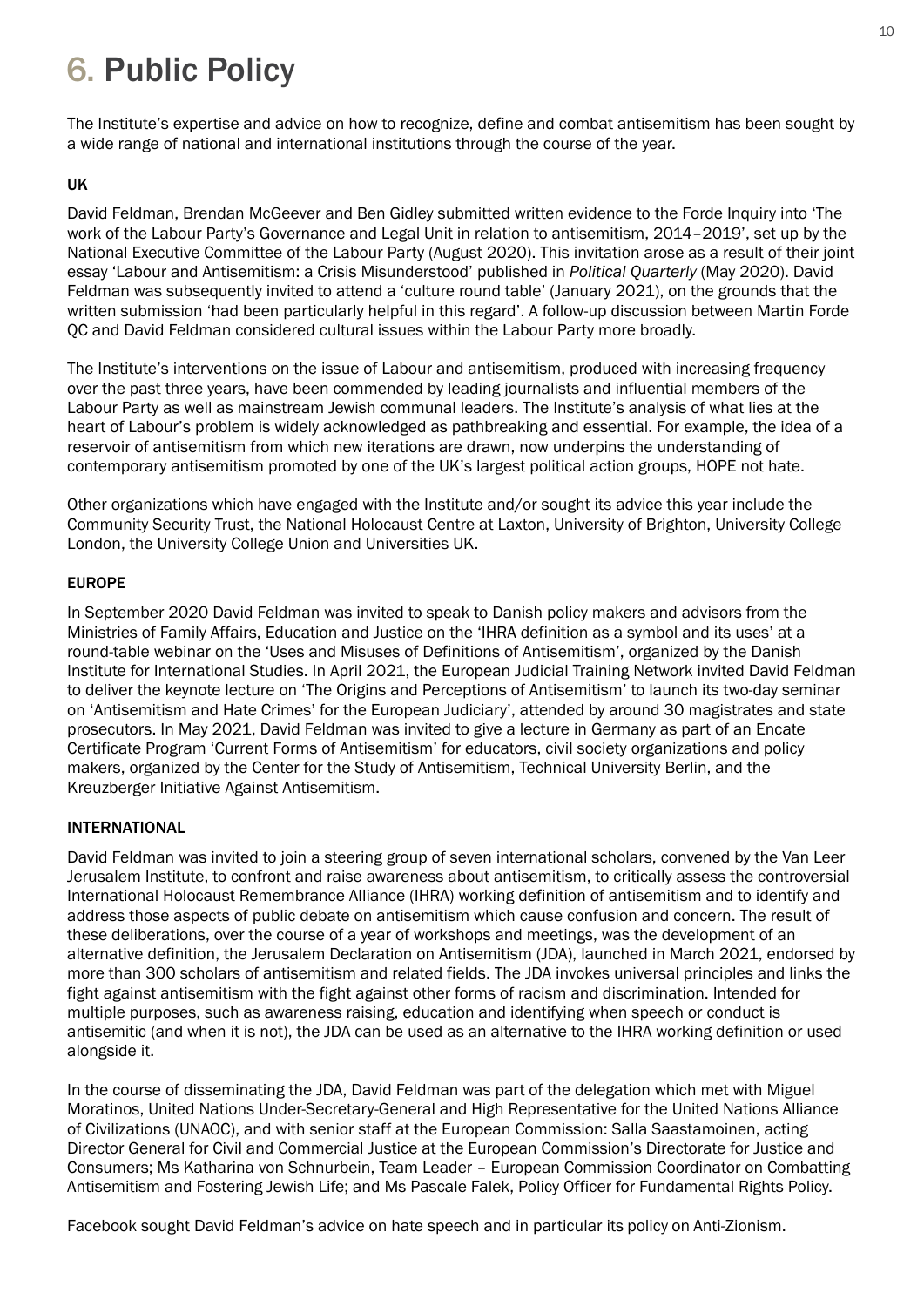## 7. Public Engagement

The Institute ran a full programme of public events during the year, delivered online, and attracting audiences of 200–300 people. The opportunity was taken to host international scholars for several of these. Debórah Dwork, The City University New York, gave the annual Holocaust Memorial Lecture, held in collaboration with the Institute of Historical Research. Simon Levis Sullam, Università Ca' Foscari Venezia, Jessica Marglin, University of Southern California, and Derek Penslar, Harvard University, joined Abigail Green, University of Oxford, and David Feldman for a discussion on 'Jews, Liberalism, Antisemitism', held in collaboration with the Oxford Centre for Hebrew and Jewish Studies. The inaugural event of 'New Histories of Racialization and Resistance', held in partnership with the Department History, Classics and Archaeology and the Raphael Samuel History Centre, and hosted by the Institute, brought together Jacob Dlamini, Princeton University, Sadia Qureshi, University of Birmingham, and Kristy Warren, University of Leicester, to explore controversies over public history and memorialization and the growing demands to 'decolonize' knowledge from within and without higher education.

Institute staff also spoke at various public events hosted by others. David Feldman discussed the IHRA Working Definition of Antisemitism with Lord Mann at the Limmud Festival, and Brendan McGeever spoke on antisemitism and the Russian Revolution at the Leeds Literary Festival and at Jewish Book Week in London.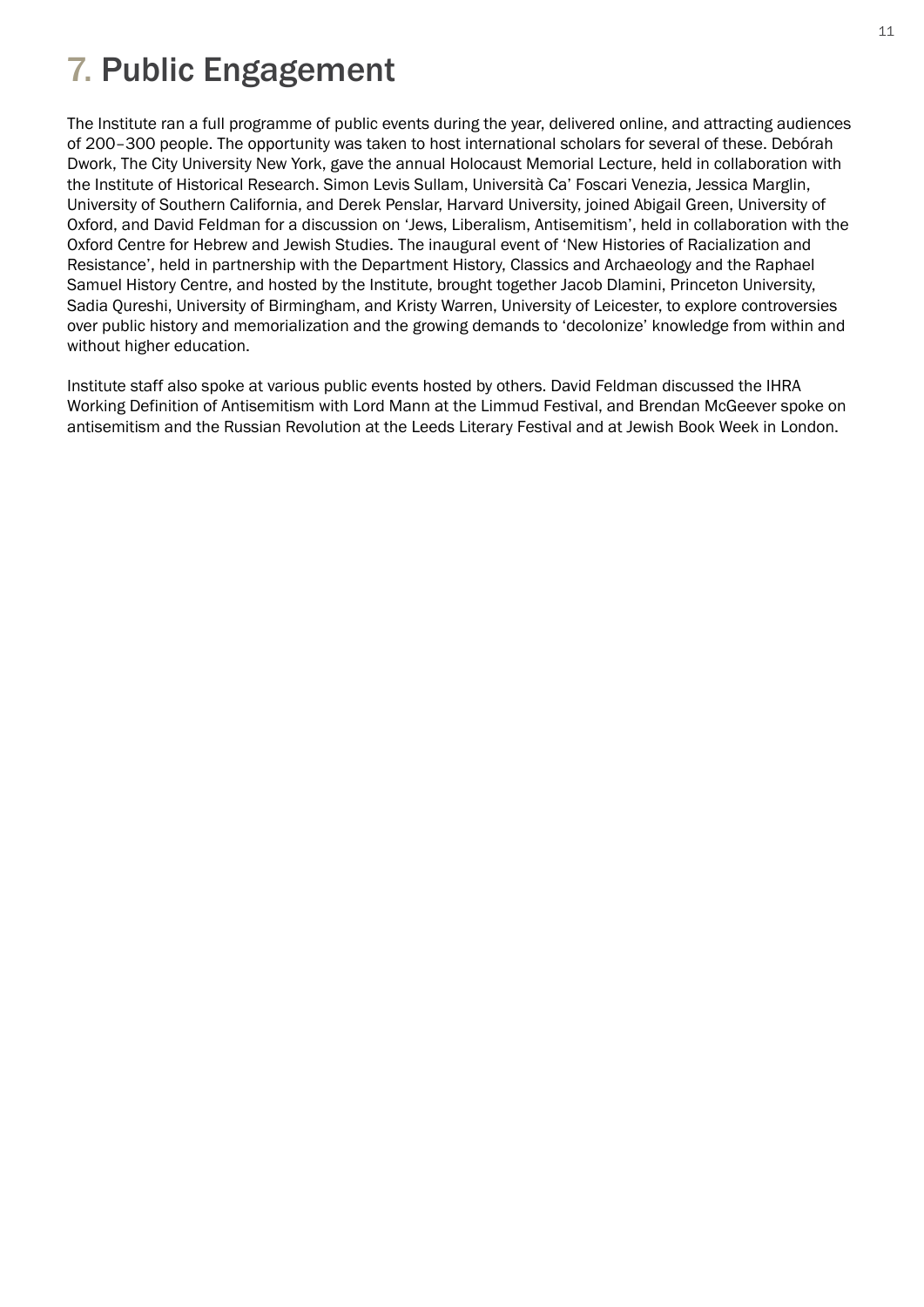## 8. The Institute in the Media

The Institute has made various public interventions this year, where it has felt its expertise on how to recognize and address antisemitism could usefully inform public discourse. In doing so it has attracted both praise and criticism.

In November 2020, an opinion piece, co-authored by David Feldman, Ben Gidley and Brendan McGeever, entitled 'The EHRC report shows how difficult building anti-racist politics will be' was published by *The Guardian*. This article reflected on the findings and implications of the Equality and Human Rights Commission report into Labour's antisemitism crisis and was commended by key figures in the Party.

 *'Excellent deep dive from @bengidley et al on EHRC and what it tells us about the deep roots of antisemitism, and how we tackle the toxic culture which has infected the party.'*  Mike Katz, National Chair of the Jewish Labour Movement

 *'Really good thread/summary/article about the #EHRC report. Also the wider ethical & political need to reconnect the battle against antisemitism with the wider movement for racial equality. We need only look at the US to see why this is becoming critical.'*  Clive Lewis, MP

In December 2020, an opinion piece by David Feldman, entitled 'The Government Should Not Impose a Faulty Definition of Antisemitism on Universities', was published by *The Guardian* online and as the lead op-ed in the UK print edition. In this article David Feldman argued that the IHRA working definition is confusing and divisive and forcing its adoption will not help protect Jewish students and staff. Moreover, there is a need to tackle not only antisemitism, but racism in universities more broadly.

This article proved controversial. Jewish communal leaders mistakenly perceived the article as a wholesale attack on the IHRA definition. At the same time, the article was widely welcomed and supported by many academics involved in Jewish studies and antisemitism studies who had become increasingly concerned about how the IHRA working definition was being invoked. A collective letter of support for the Institute and David Feldman signed by 29 UK Jewish studies scholars was published in the *Jewish Chronicle* and *JewThink*, following the *Jewish Chronicle*'s publication of personalized and misleading attacks on both. These events highlight the troubling distance between the views of the majority of academics engaged in the study of antisemitism and the views of Jewish communal leaders and their allies.

In March 2021, David Feldman considered the controversial case of Bristol University academic, David Miller, with an opinion piece published in *Haaretz*: 'The David Miller Case: A Textbook Example of Anti-Zionism Becoming Vicious Antisemitism'. In this article, David Feldman asked how can we defend academic freedom, repudiate antisemitism on campus and protect Jewish students. He argued that the universalist principles that underpin equality law provide the best means to combat Miller and others. They are also the basis on which Jews and other minorities can act in solidarity.

Articles by David Feldman explaining the reasons for, and uses/merits of, the JDA were published in the *EU Observer* (March 2021, co-authored with Aleida Assmann and Alon Confino) and *Vashti* (April 2021).

In April 2021 David Feldman appeared on BBC Radio 3's *Free Thinking* programme, exploring 'Links Between Judaism and Christianity' in discussion with Giles Fraser, Miri Rubin and Matthew Sweet. He was also interviewed by Bloomberg *Westminster*, for a news feature 'Antisemitism in the UK', broadcast in May 2021.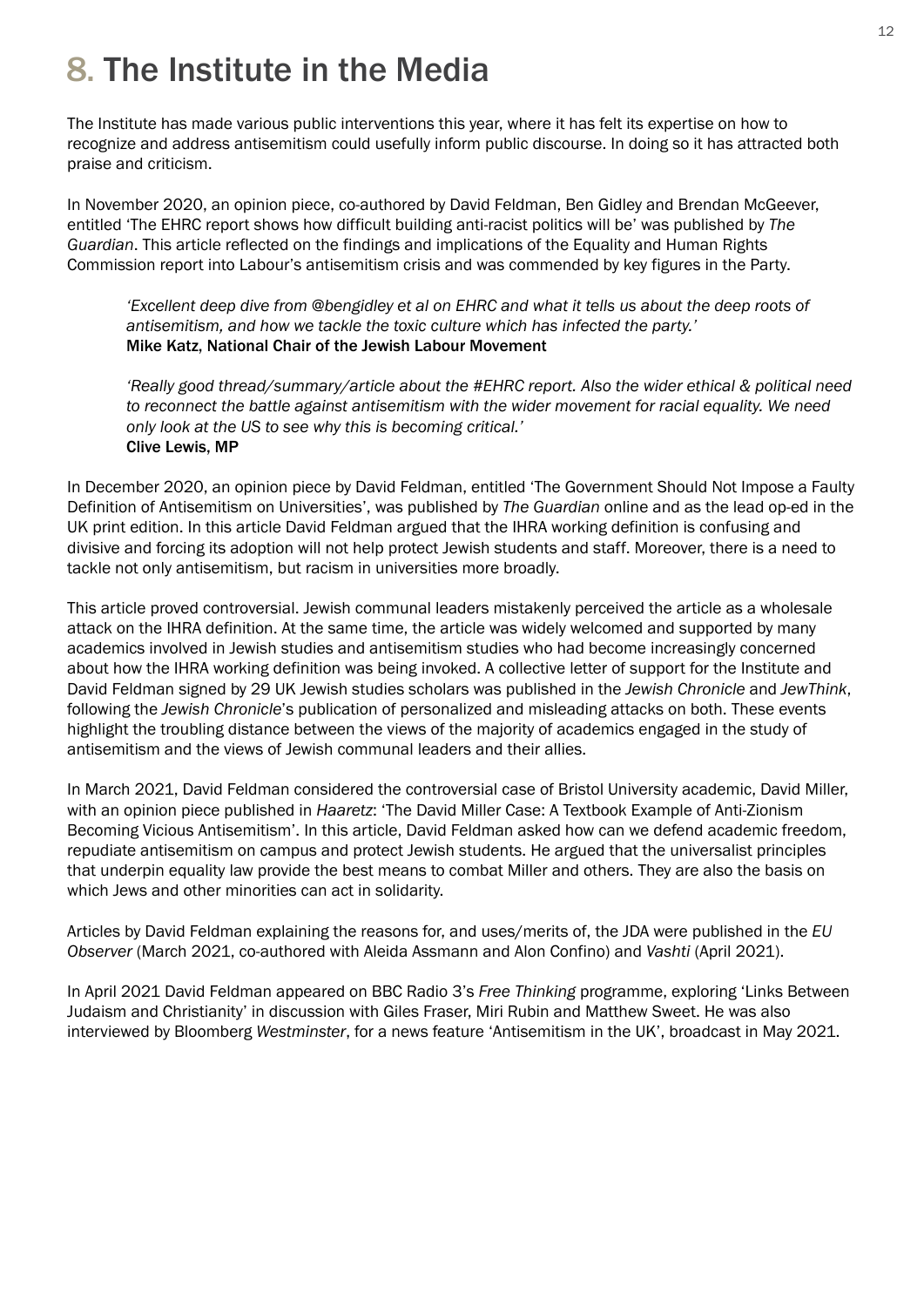## 9. Appendices

## APPENDIX I

Birkbeck Institute for the Study of Antisemitism: Activities 1 August 2020 – 31 July 2021

## RESEARCH: PUBLICATIONS

#### David Feldman

#### **Books**

Palgrave Critical Studies of Antisemitism and Racism, series editor David Feldman:

- *Key Concepts in the Study of Antisemitism*, Sol Goldberg, Scott Ury and Kalman Weiser (eds.), Palgrave Macmillan, 2021.
- *Jews, Liberalism, Antisemitism*, Abigail Green and Simon Levis Sullam (eds.), Palgrave Macmillan, 2020.

Essays

- (with Ben Gidley and Brendan McGeever), 'Response to Richard Kuper', The Political Quarterly, 21 November 2020 (online).
- 'Antisemitism and Islamophobia', in special issue: 'Antisemitism: Historical Concept, Public Discourse', *Zion: A Quarterly for Research in Jewish History*, September 2020: 295–310 (in Hebrew). English version: Birkbeck Institutional Research Online (bbk.ac.uk)

#### **Other**

• Invited to join the editorial board of *After Babyn Yar. Interdisciplinary Journal of the Second World War, Holocaust, Genocide, and Their Afterlife*. This new international journal covers cutting-edge, interdisciplinary and comparative research in the field of Holocaust and Genocide Studies as well War Studies, focusing on Central and Eastern Europe, especially the territory of Ukraine as a site of political violence.

#### Brendan McGeever

#### Book Prizes

 *Anti-Semitism and the Russian Revolution* (Cambridge University Press, 2019): Winner, Reginald • Zelnik Book Prize, 2020, awarded by Association for Slavic, East European and Eurasian Studies (ASEEES); Honourable Mention, W. Bruce Lincoln Prize, 2020, awarded by (ASEEES); Honourable Mention, Alexander Nove Book Prize, 2020, awarded by British Association for Slavonic and East Europeans Studies (BASEES).

#### Essay

 (with David Feldman and Ben Gidley), 'Response to Richard Kuper', *The Political Quarterly*, • 21 November 2020 (online).

#### Marc Volovici

#### Essay

 *'Kosmopolitsmus und Antikosmopolitsmus'*, in David Ranan (ed.), *Sprachgewalt: Missbrauchte*  •  *Wörter und andere politische Kampfbegriffe* (Dietz Verlag J.H.W., 2021): 327–37.

#### Nathan Kurz (Early Career Fellow 2015–2017)

#### Book

 *Jewish Internationalism and Human Rights after the Holocaust* • (Cambridge University Press, 2021)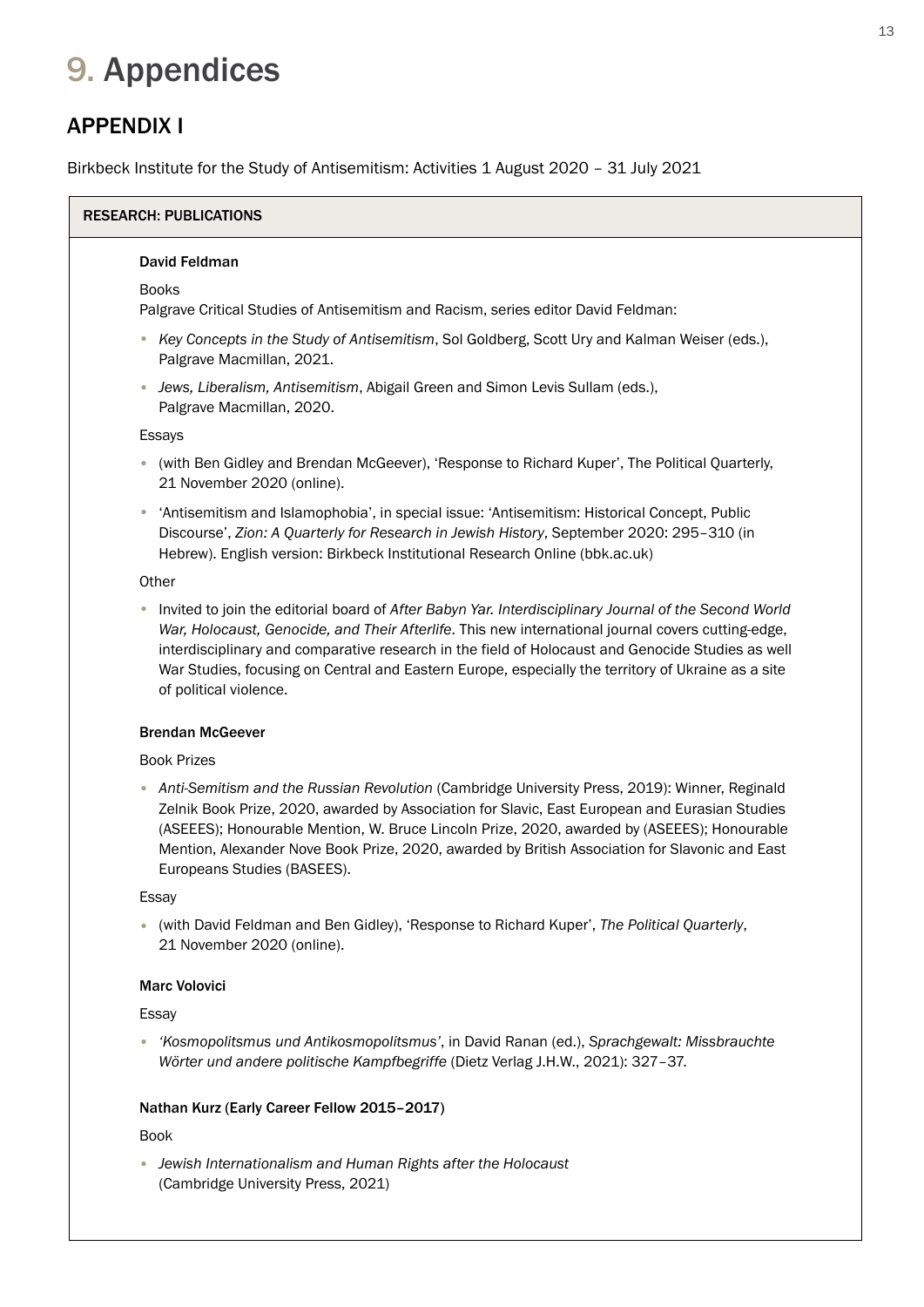#### RESEARCH: LECTURES / CONFERENCE PAPERS

#### David Feldman

- 'Majority–Minority Relations', Panel Discussion, King's Contemporary British History Annual Conference, King's College London, July 2021 (invited speaker).
- The Disentangling of Anti-Antisemitism? From the Minorities Treaties to the IHRA Working Definition', international conference, Entangled Otherings: Critical Perspectives on the Relationship of Antisemitism and Racism, organized by Zentrum für Antisemitismusforschung (ZfA), Technische Universität Berlin, the International Consortium for Research on Antisemitism and Racism, Martin-Buber-Chair for Jewish Thought and Philosophy, Goethe-Universität Frankfurt am Main, June 2021 (invited speaker)
- (with Ben Gidley and Brendan McGeever) 'Labour, Antisemitism and Anti-Racism', Race, Ethnicity, Migration Stream, British Sociological Association, April 2021.
- 'Trends in the Study of the Jews in Modern Britain', Panel Discussion, Israel Historical Society and Jewish Historical Society, January 2021 (invited speaker).
- 'Antisemitism and Metaphor', Panel Discussion, Association of Jewish Studies, Washington, December 2020.
- 'Semites and Anti-Semites in Victorian Britain', Jewish Historical Society, September 2020 (invited speaker).

#### Brendan McGeever

- 'Race, Class and Revolution: Rosa Luxemburg's Confrontations with Antisemitism', Internationalism, Nationalism, Imperialism: A Symposium on Rosa Luxemburg, Socialist Theory and Movements Network, University of Glasgow, April 2021 (invited speaker).
- (with David Feldman and Ben Gidley) 'Labour, Antisemitism and Anti-Racism', Race, Ethnicity, Migration Stream, British Sociological Association, April 2021.
- 'Revolution and Antisemitism: The Bolshevik Entanglement with the "Jewish Question"', Cohn-Haddow Center for Judaic Studies, Wayne State University, March 2021 (invited speaker).
- 'Antisemitism in the Bolshevik Revolution', UCL Hebrew and Jewish Studies Public Lecture, UCL, January 2021 (invited speaker).
- 'Revolution and Antisemitism: David Lipets and the Soviet State Response to Anti-Jewish Violence', Association for Slavic, East European and Eurasian Studies Annual Convention, Washington – online, November 2020 (invited speaker).

#### Marc Volovici

- 'German and Jewish Multilingualism in Eastern Europe', University of Trento, Mitteleuropa Workshop, June 2021 (invited speaker).
- 'Conversation with William Pimlott on German as a Jewish Problem', Jewish History Seminar, Institute for Historical Research, University of London, June 2021 (invited speaker).
- 'Victor Klemperer and the Jewish History of the German Language', Goldreich Institute for Yiddish Language, Literature, and Culture, May 2021 (invited speaker).
- 'Struggling with Language: Modern Jewish History and the German Language', Richard Koebner Minerva Center for German History, Hebrew University of Jerusalem, April 2021 (invited speaker).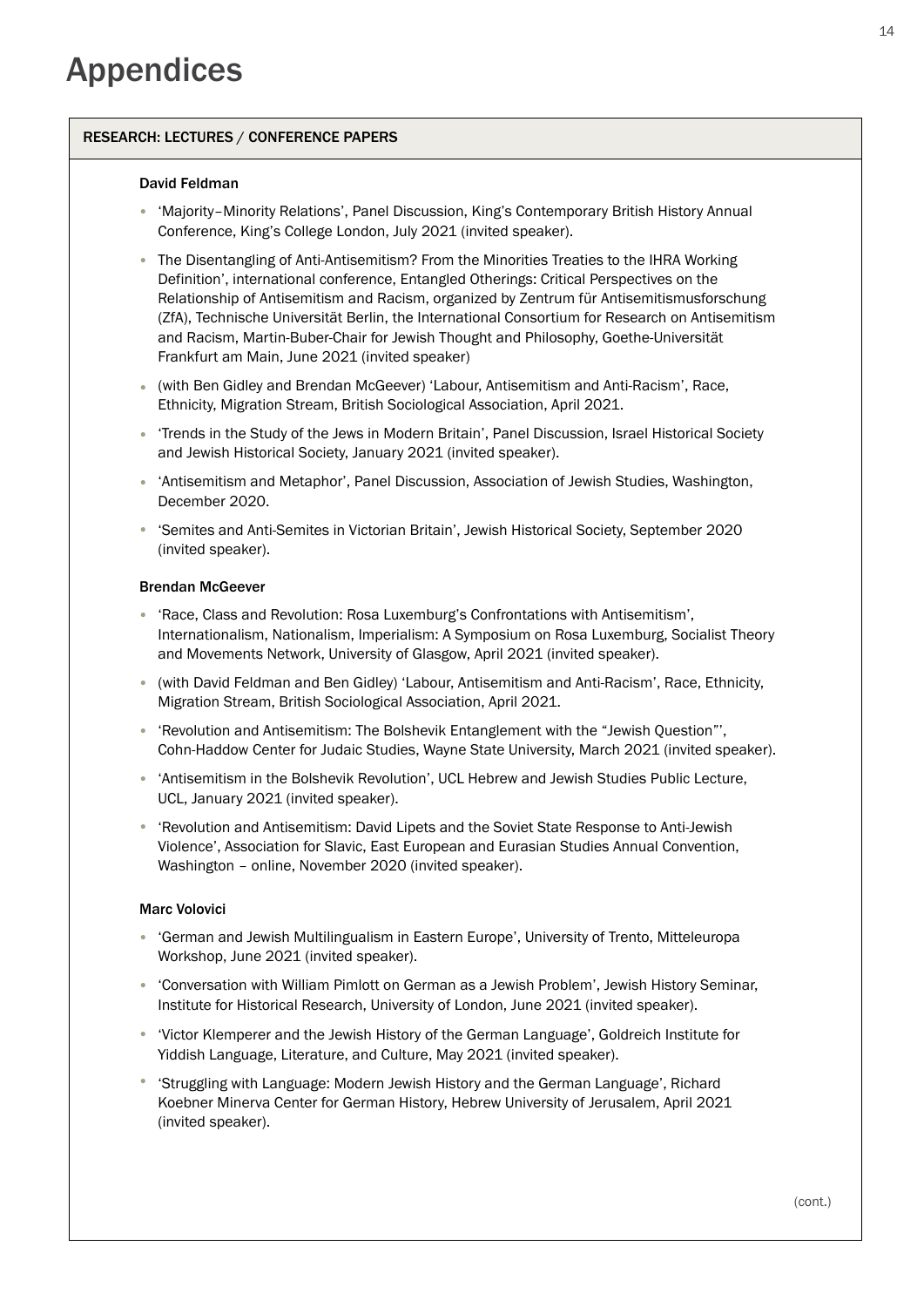#### RESEARCH: LECTURES / CONFERENCE PAPERS

#### Marc Volovici

- 'German as a Jewish Problem', Parkes Institute for the Study of Jewish/Non-Jewish Relation, University of Southampton, January 2021 (invited speaker).
- The German Language and Jewish Multilingualism in Eastern Europe', UCL and Institute for Polish-Jewish Studies, December 2020 (invited speaker).
- 'German Jews and Their Language: A Look from Eastern Europe', Leo Baeck Institute, Jerusalem, December 2020 (invited speaker).
- 'Antisemitism and the Appearance of Jewish Nationalism', Faculty Seminar, Department of History, Classics and Archaeology, Birkbeck, University of London, November 2020.
- 'Race and Language', discussant in book launch, *Race, Nation, History: Anglo-German Thought in the Victorian Era*, European Forum, Hebrew University of Jerusalem, October 2020 (invited speaker).
- 'From Berlin to Jerusalem: The Eichmann Trial and the German Language', German History Society Annual Conference, London, September 2020.

#### RESEARCH: INSTITUTE CONFERENCES, WORKSHOPS AND SYMPOSIA

#### Workshops

- 'Staging Difficult Histories through Immersive Technologies', workshop in collaboration with Birkbeck Interdisciplinary Research in Media and Culture and with the support of Birkbeck Institute for the Humanities, co-convenors Dr Diana Popescu and Dr Silke Arnold de Simine, June 2021.
- 'Mobilising Memory through Mixed Reality', workshop co-hosted by Birkbeck Interdisciplinary Research in Media and Culture, co-convenors Dr Diana Popescu and Dr Silke Arnold de Simine, May 2021.

#### RESEARCH: INSTITUTE RESEARCH SEMINARS

The seminars programme for 2020–21, under the rubric 'Antisemitism and Racism – Comparisons and Contexts', focused on some of the historical and contemporary issues connecting (and separating) anti-antisemitism and anti-racism.

- 'Unindicted Co-Conspirators: White Jews on the Periphery of Black Power', April Rosenblum, July 2021.
- 'Sexual Fantasy in Antisemitism', Aidan Beatty, University of Pittsburgh, May 2021.
- 'Intersectionality and Its Discontent: Why Antisemitism Matters', Karin Stögner, University of Passau, March 2020.
- 'When and Why Did Self-Determination Become a Right for All Nations? Jews, Arabs, and the Marxist World Revolution', James Renton, Edge Hill University, February 2021.
- 'Racism, Antisemitism, and South African Jewish Perspectives on Victimhood', Shirli Gilbert, University College London, December 2020.
- 'Comparing Comparisons: Preliminary Reflections on a New Era of Historical Analogy', Michael Rothberg, University of California, Los Angeles, October 2020.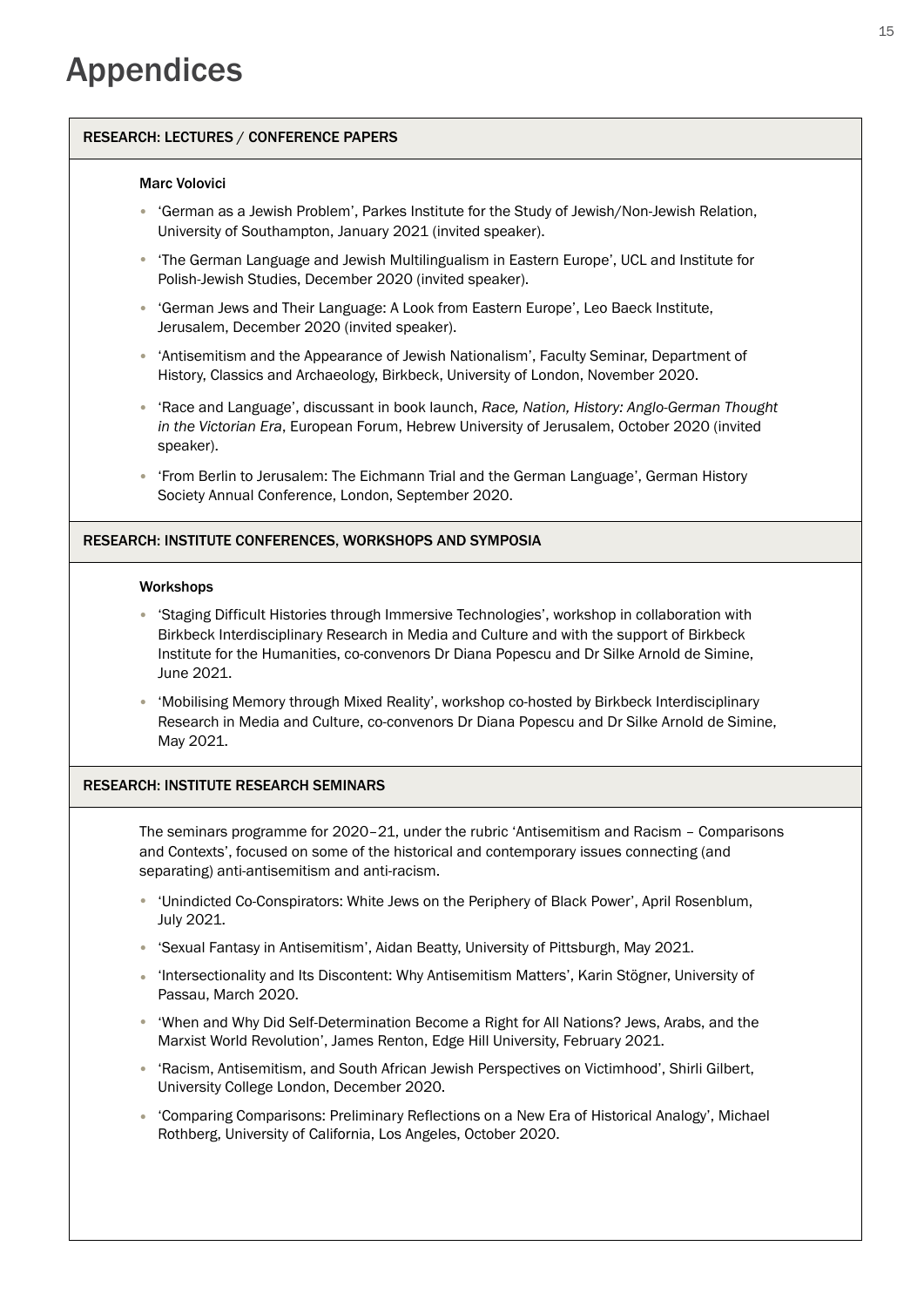## Appendices

#### TEACHING: MODULES

#### Brendan McGeever

- BA module *Class* •
- BA module *Racialization and Antisemitism* •
- Awarded Fellowship of AdvanceHE

#### Marc Volovici

• MA module *Modern Europe and Its Others: Jews, Muslims, Blacks*

#### TEACHING: RESEARCH SUPERVISION

#### David Feldman

- Sue Blunn: The presence and purpose of references to the abolition of sati in British social and political debate c. 1832–1900.
- Satyadev Gunput: To examine the history of Southall from 1962 to 2000 as a means to assess the impact of multiculturalism on minority communities. Bonnart Trust PhD Scholarship, Birkbeck.
- Jemima Jarman: The history of attempts to convert Jews to Christianity in Victorian London. AHRC Studentship.
- Zehra Miah: 'White' Muslims: Turks in London, 1970-1999. Bonnart Trust PhD Scholarship, Birkbeck (co-Supervisor with Julia Laite).
- Joseph Radcliffe: Black seamen in British ports, c. 1900-40. AHRC CHASE Studentship.
- Zeljka Oparnica: The in-between diaspora. Crisis and renaissance of the Balkan Sephardim (1890–1940). Marjory Boughton Studentship, Birkbeck and Leo Baeck Fellowship (co-Supervisor with Fred Anscombe).
- Emilie Wiedemann: The term anti-Semitism in international politics since 1975. AHRC Studentship.

#### Brendan McGeever

• leisha James: Bordering on whiteness: Exploring the racialized subjectivities of Italian women in post-Brexit London (co-supervisor with Ben Gidley).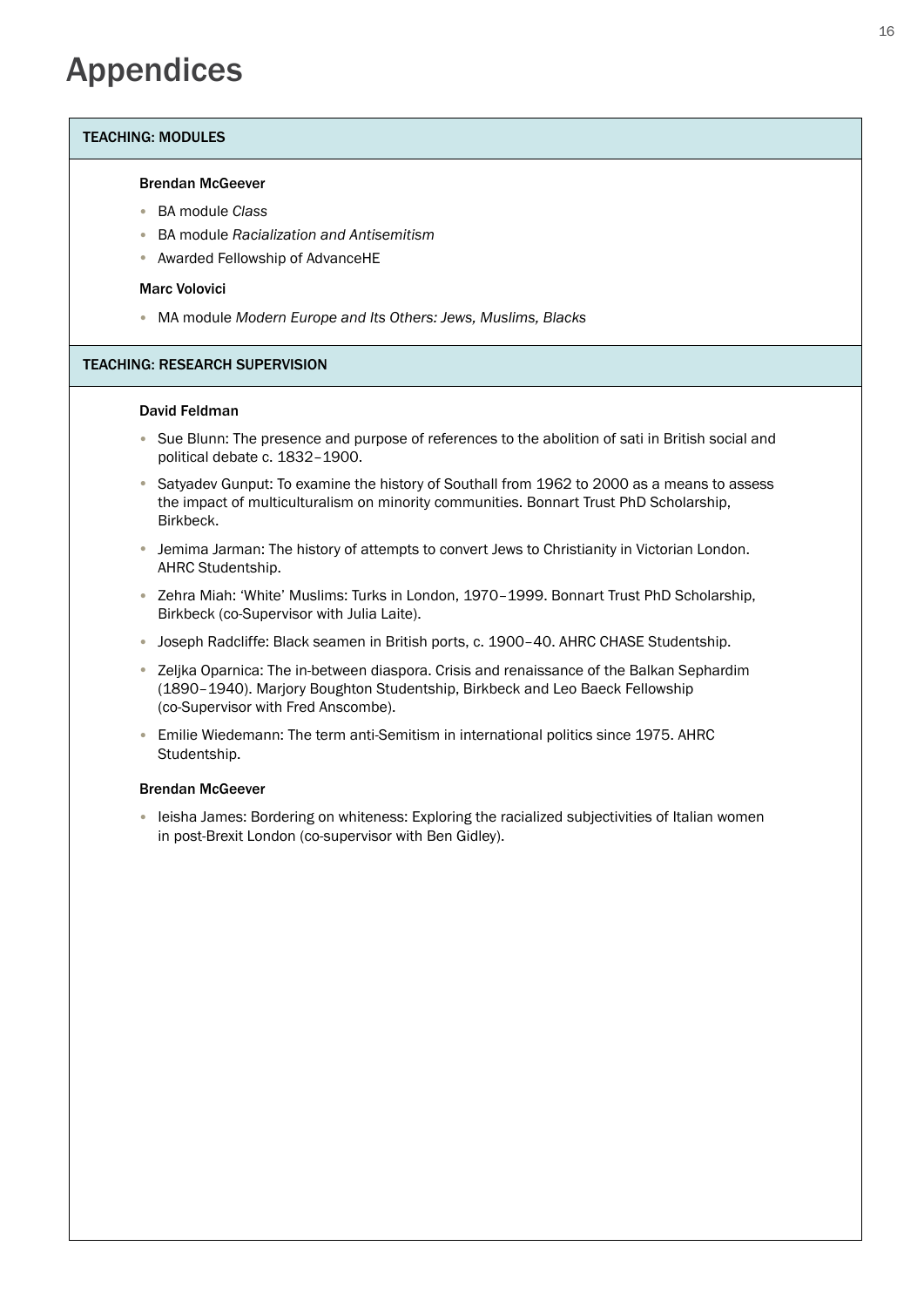#### PUBLIC POLICY ENGAGEMENT

#### United Kingdom

- Universities UK David Feldman met with senior staff to discuss Universities UK's recent publication 'Tackling Antisemitism', June 2021
- University of Brighton Race & Faith Commission invited David Feldman as an external expert as it considered the IHRA working definition on antisemitism, March 2021.
- Community Security Trust sought advice from David Feldman on how to deal with David Miller and his employer, Bristol University, which in part informed its strategy, March 2021.
- University College Union David Feldman met with senior staff to discuss the need for its staff to be better able to understand and tackle antisemitism, March 2021.
- Joint Committee on Human Rights Inquiry on Freedom of Expression David Feldman submitted written evidence, January 2021.
- Forde Inquiry into 'The work of the Labour Party's Governance and Legal Unit in relation to antisemitism, 2014–2019' - invited David Feldman to participate in its 'culture round table' and a follow-up discussion with Martin Forde QC, January 2021.
- Facebook Head of Content Policy Stakeholder Engagement sought David Feldman's advice on the use of the term 'Zionist' in Facebook's hate speech policy, December 2020.
- University College London David Feldman invited to become a member of UCL's Antisemitism Education Action Plan Committee (March 2021–ongoing)
- The National Holocaust Centre and Museum, Laxton sought David Feldman's input for its educational programme, September 2020.
- Forde Inquiry into 'The work of the Labour Party's Governance and Legal Unit in relation to antisemitism, 2014–2019', set up by the National Executive Committee of the Labour Party – invited David Feldman, Brendan McGeever and Ben Gidley to submit written evidence to the Inquiry, August 2020. The invitation arose as a result of their joint essay 'Labour and Antisemitism: A Crisis Misunderstood', published in The Political Quarterly (May 2020).
- University College London David Feldman approached for advice by the UCL Academic Board Working group on Racism and Prejudice (October 2020).

#### Europe

- 'Antisemitism on the Left' David Feldman invited to give lecture as part of an Encate Certificate Program 'Current Forms of Antisemitism', attended by civil servants and policy makers (Center for the Study of Antisemitism, Technische Universität Berlin and the Kreuzberger Initiative Against Antisemitsm), May 2021.
- The Origins and Perceptions of Antisemitism' David Feldman invited to give keynote lecture to launch a two-day seminar 'Antisemitism and Hate Crimes' for the European Judiciary (European Judicial Training Network), April 2021.
- 'The IHRA definition as a symbol and its uses' David Feldman invited to speak at round-table webinar on 'Uses and Misuses of Definitions of Antisemitism', attended by Danish policy makers and advisors from the Ministry of Family Affairs, Ministry of Education and Ministry of Justice, September 2020. •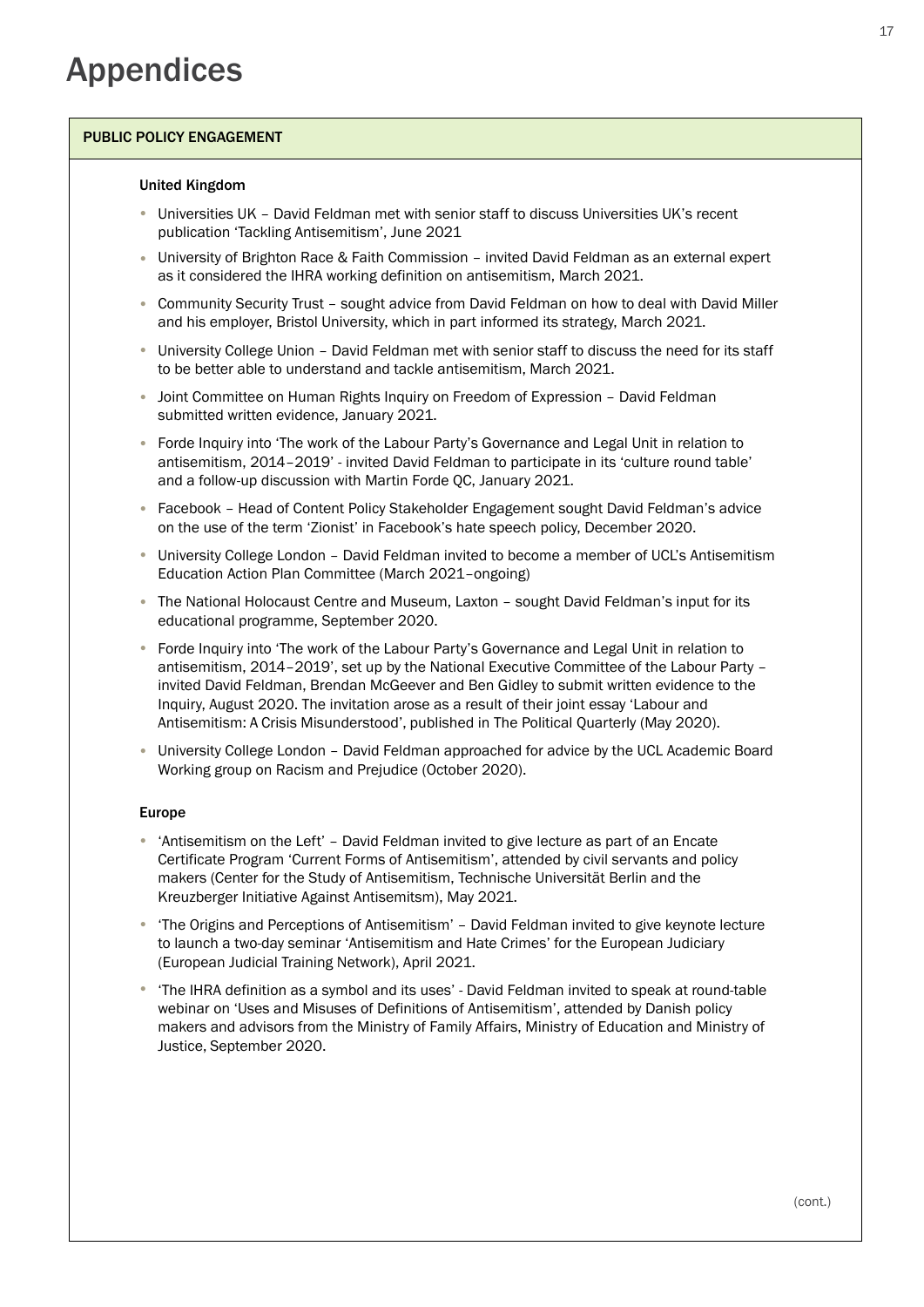#### PUBLIC POLICY ENGAGEMENT

#### International

- United Nations David Feldman member of the delegation which met with Miguel Moratinos, United Nations Under-Secretary-General and High Representative for the United Nations Alliance of Civilizations (UNAOC) to discuss the JDA, July 2021.
- European Commission David Feldman member of the delegation which met with European Commission senior officials regarding the EC's public consultation on its upcoming 'Strategy on Combatting Antisemitism and Fostering Jewish Life in the EU' and the JDA, July 2021.
- Launch of the Jerusalem Declaration on Antisemitism (JDA) endorsed by more than 300 scholars of antisemitism and related fields, March 2021. David Feldman was one of seven academics on the steering group of this year-long initiative, convened by the Van Leer Jerusalem Institute, which sought to provide an alternative to the controversial IHRA working definition of antisemitism.

#### PUBLIC ENGAGEMENT

#### Public Events

- New Histories of Racialization and Resistance a Conversation, Jacob Dlamini, Sadia Qureshi, Kristy Warren (with Department of History, Classics and Archaeology, Birkbeck, University of London and Raphael Samuel History Centre), June 2021.
- *Jews, the Reformation and Making Europe*, Kenneth Austin, Anthony Bale, Helen Parish, (Birkbeck Arts Weeks 2021, with the London Renaissance Seminar), May 2021.
- *Jews, Liberalism, Antisemitism*, Abigail Green, Simon Levis Sullam, Jessica Marglin, Derek Penslar (with the Oxford Centre for Hebrew and Jewish Studies), April 2021.
- Holding on Through Letters: Jewish Families during the Holocaust, Debórah Dwork (Holocaust Memorial Lecture with the Institute of Historical Research), February 2021.
- Antisemitism and the Left in the Russian Revolution, Brendan McGeever, November 2020.
- *An Online Conversation on Racial Antisemitism*, David Feldman and Stefanie Schüler-Springorum (with The Wiener Holocaust Library), October 2020.

#### Other Public Engagement

• The World Transformed (platform supporting, developing and building radical political education across the UK) used the article by David Feldman, Brendan McGeever and Ben Gidley 'Labour and Antisemitism: A Crisis Misunderstood', *The Political Quarterly* (May 2020), for its antisemitism reading group, September 2020.

#### David Feldman

- *The IHRA Working Definition of Antisemitism What is it Good For?*, Limmud Festival, discussion with Lord Mann, December 2020.
- *How Can the Past Help Us to Understand and Combat Antisemitism Today?* The National Holocaust Centre and Museum, Laxton, September 2020.

#### Brendan McGeever

- *Antisemitism and the Russian Revolution*, Jewish Book Week, March 2021. •
- The Bolsheviks, Jewish Socialists and Antisemitism, Jewish Historical Society of England, Leeds Literary Festival, March 2021.
- *Antisemitism and the Russian Revolution*, Holocaust Exhibition and Learning Centre, University of Huddersfield, October 2020.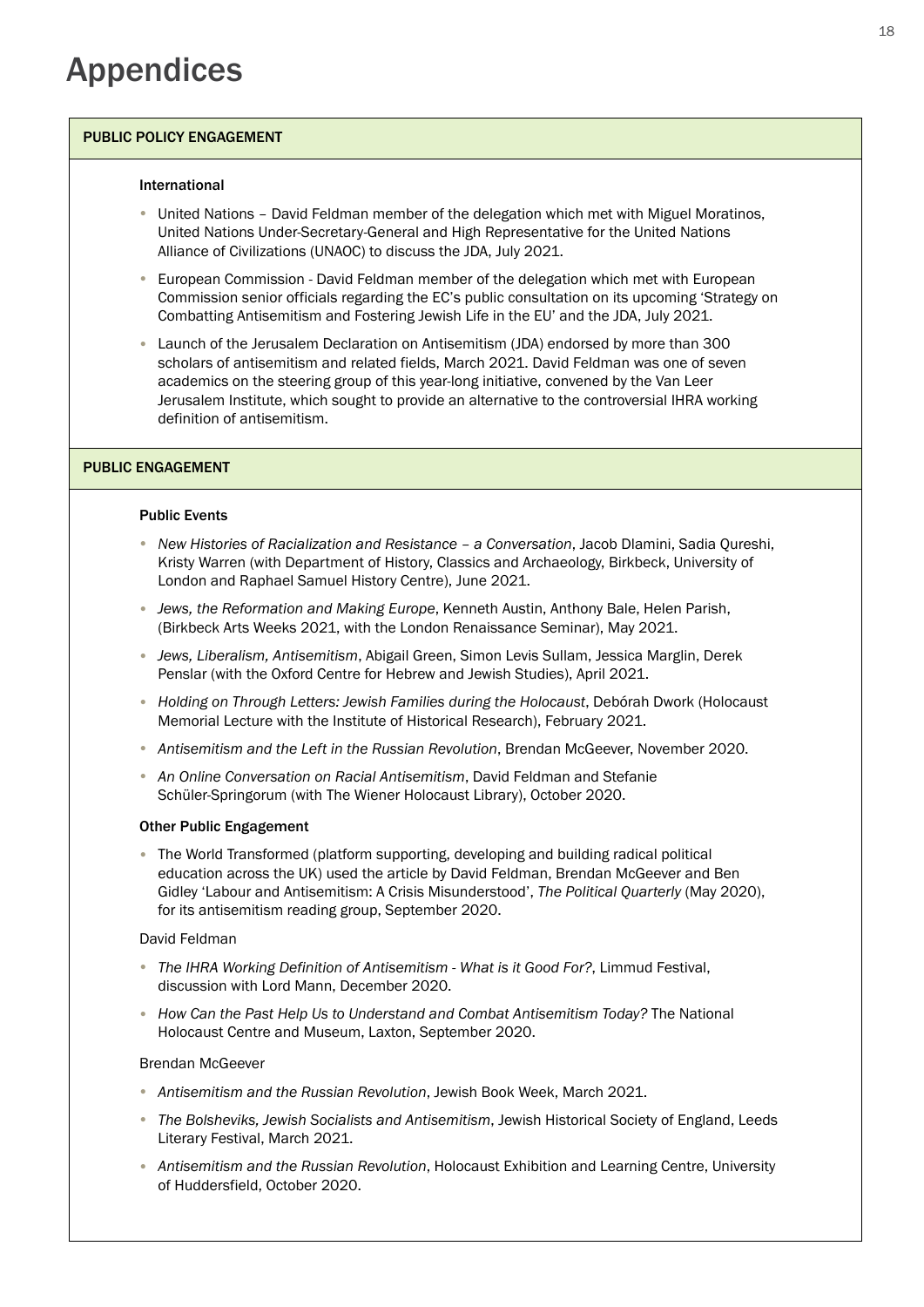## Appendices

#### MEDIA

#### Opinion pieces

- David Feldman, 'On the Jerusalem Declaration on Antisemitism', *Vashti*, 22 April 2021. •
- Aleida Assmann, Alon Confino and David Feldman, 'A New Antisemitism Definition to Ease the IHRA Confusion', *EU Observer*, 26 March 2021.
- David Feldman, 'The David Miller Case: A Textbook Example of Anti-Zionism Becoming Vicious Antisemitism', *Haaretz*, 4 March 2021.
- David Feldman, Ben Gidley and Brendan McGeever, 'Gauging Antisemitism in Labour', *RACE.ED*, 21 December 2020.
- David Feldman, 'The Government Should not Impose a Faulty Definition of Antisemitism on Universities', *The Guardian*, 2 December 2020 (online and lead op-ed in printed edition).
- David Feldman, Ben Gidley and Brendan McGeever, 'The EHRC Report Shows how Difficult Building Real Anti-Racist Politics Will Be', *The Guardian*, 3 November 2020.

#### Interviews

#### Broadcast

- Bloomberg, Westminster, 'Antisemitism in the UK', 21 May 2021. Interview with David Feldman.
- Radio 3, *Free Thinking*, 'Links between Judaism and Christianity', 28 April 2021. Discussion between Giles Fraser, Matthew Sweet, Miri Rubin and David Feldman.

#### Select press coverage

- **•** Jewish Telegraph, Simon Yaffe, 'Bolshevik Could not Communicate with the Yiddish-Speaking Masses', 5 March 2021. Interview with Brendan McGeever.
- The Nation, Rachel Shabi, 'The British Labour Party's Antisemitism Problem', 10 December 2020. Cites Feldman, Gidley and McGeever, 'Labour Antisemitism: A Crisis Misunderstood', *The Political Quarterly* (May 2020).
- Religion Media Centre, Lianne Kolirin, 'Williamson under Fire over Strong-Arm Tactics to Impose Antisemitism Definition', 10 December 2020. Cites David Feldman's opinion piece in *The Guardian*, 2 December 2020.
- **Middle East Eye, Sai Englert, 'With This Flawed Antisemitism Definition, Britain Is Closing Down** Academic Freedom', 9 December 2020. Quotes David Feldman's concerns over the IHRA working definition, from the opinion piece in *The Guardian*, 2 December 2020.
- **•** Jewish Chronicle, Simon Rocker, 'Pears Institute Academic Claims Forcing Universities to Adopt IHRA Will Have "Chilling Impact"', 3 December 2020. News item which quotes extensively from David Feldman's opinion piece in *The Guardian*, 2 December 2020.
- *Jewish News*, Tali Fraser, 'Birmingham Uni Agrees to Adopt IHRA Definition of Antisemitism', 2 December 2020. Cites David Feldman's opinion piece in *The Guardian*, 2 December 2020.

#### Podcasts

*Hidden Histories*, AHRC, 'Antisemitism and the Russian Revolution', 26 November 2020. • Interview with Brendan McGeever.